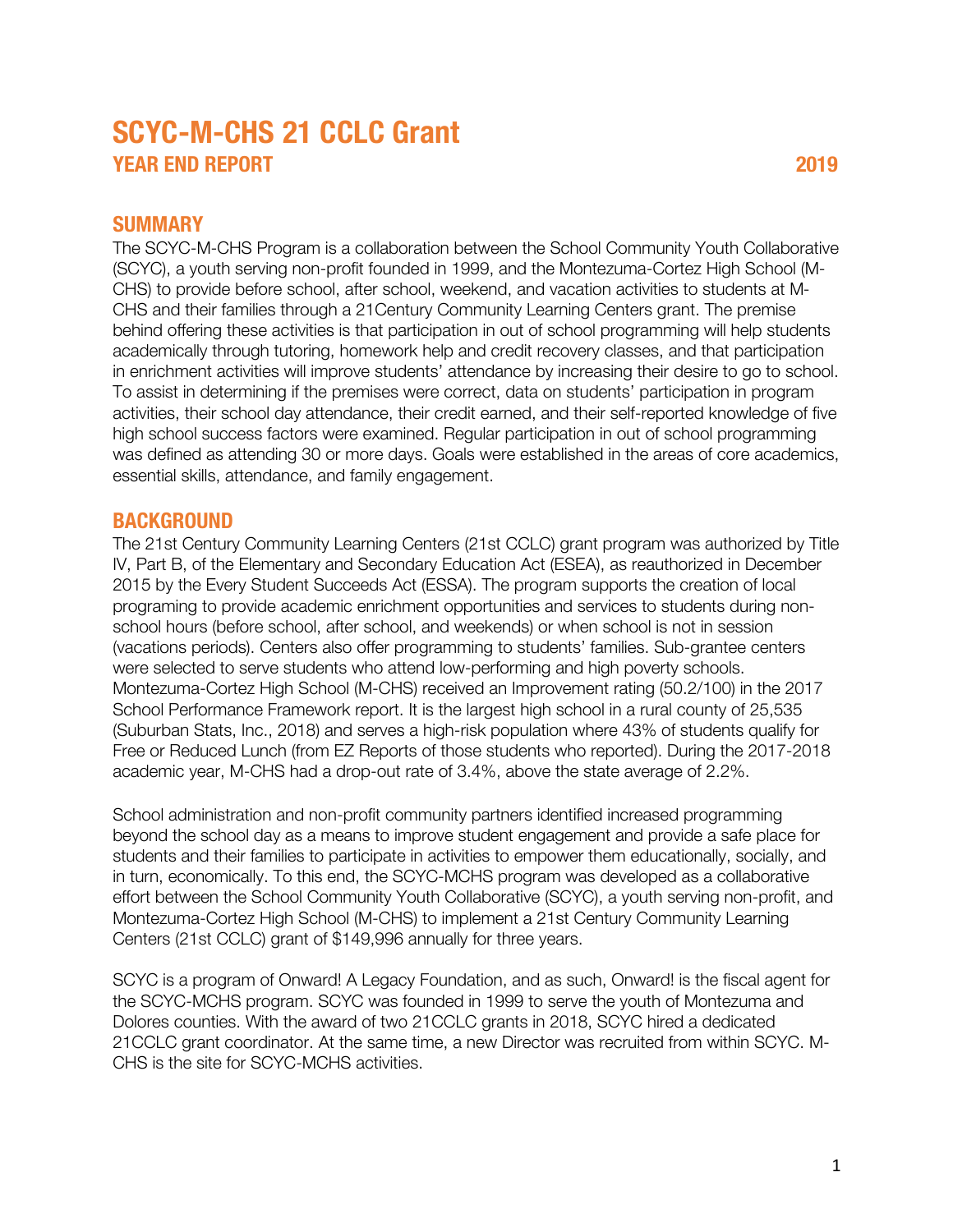A planning team comprised of the M-CHS principal, then SCYC director, the Piñon Project director, OMNI Institute consultants, Montezuma Inspire Coalition (MIC) director, Cortez Adult Education Center director, and SCYC staff identified the following needs at M-CHS:

- Academic tutoring and enrichment classes to address academic growth, achievement gaps and graduation rates
- \* Credit recovery opportunities for students to catch up to grade-level and regain missed skills; high school equivalency diploma preparation for students who have aged out of the school's programming.
- \* Extended service-learning, recreation, and life skills opportunities to enhance positive youth development
- Help for families of students to engage in their student's education.

# **IMPLEMENTATION**

M-CHS Administration identified classes and instructors for physical education and academic support classes. SCYC identified student interests and located instructors for enrichment activities. Activities offered during the 2018-2019 year were:

- v Freshman Academy was provided for two days before the beginning of school to prepare incoming students for their high school years.
- $\div$  Before school activities focused on Movement Education. Initially, this was supported Monday through Thursday mornings. The class was expanded to include Fridays and expanded again to add Monday through Thursday afternoons due to high student interest and funding availability. Civil Engineering Club met on Friday mornings.
- \* After school, tutoring was provided Monday and Tuesday afternoons, Structured Study Hall and Adulting 101were offered Wednesday afternoons, a Cooking Class was held on Thursday afternoons, as was the Indigenous Club. Youth Leadership Council met Thursday evenings.
- Throughout the school year, core classes were offered on nine Saturdays to help students complete credits and maintain their grades.
- For those students who still needed to regain credit, summer school was offered in the week immediately following the end of school.
- During the summer, a week long jewelry making class and a week long theater Improv camp were also held.

Attendance, grades, and credits earned were collected by the school district. A survey was designed by OMNI Institute, a 501c(3) non-profit social science consultancy, to measure students' knowledge of the top five factors for high school success: planning classes, organization, supportive connections, careers, and post-secondary opportunities. Monthly tracking sheets were submitted to Colorado Department of Education (CDE) that included the number of students served, student demographics, activities/programming provided to students and adults, activity participation and attendance, staffing, and provider details. The data collected through these means was used to evaluate the program's success in reaching its goals.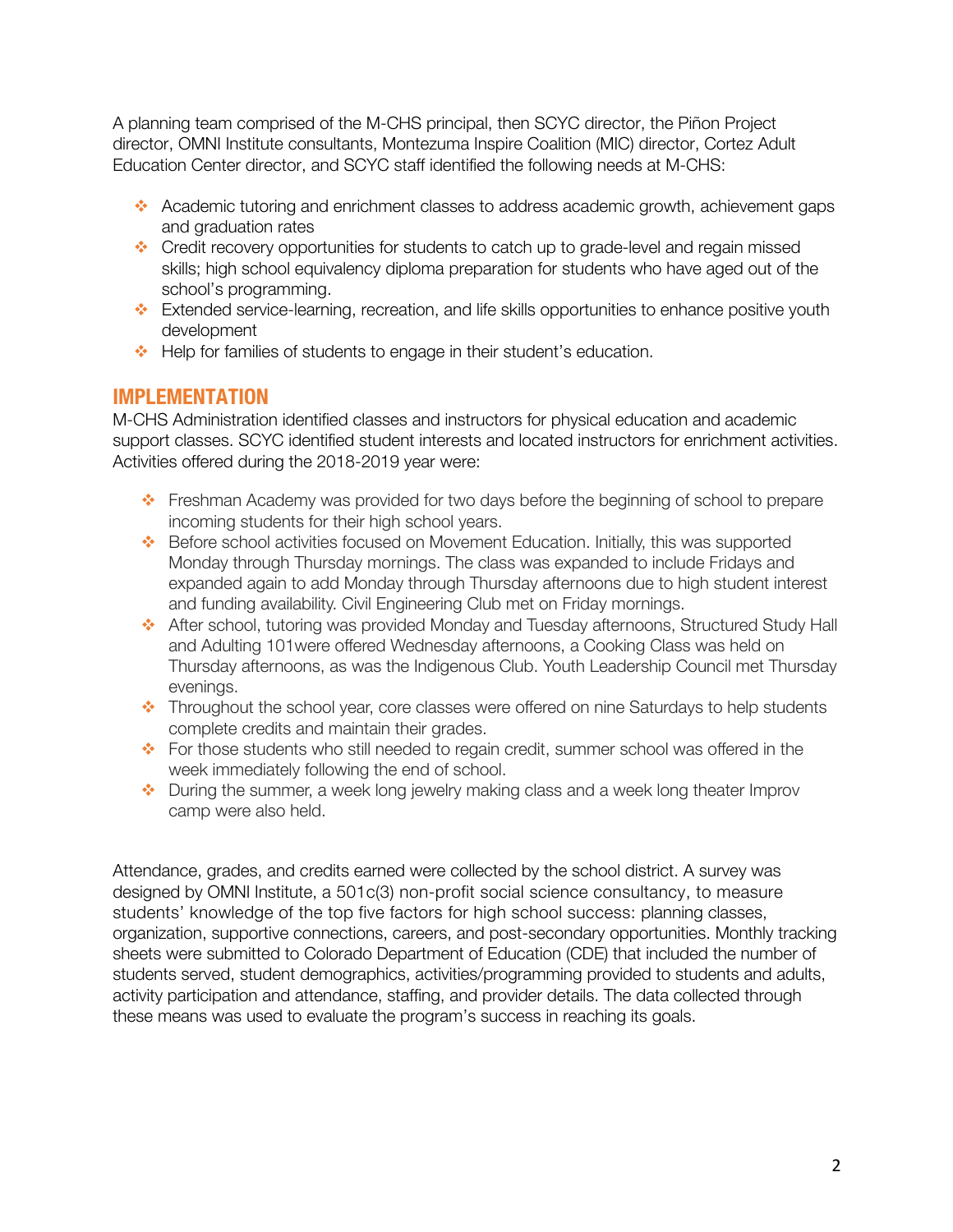# **IMPACT**

#### **Students**

- v 462 M-CHS students and 76 M-CMS eighth grade students participated in 21CCLC activities.
- 95 Freshmen attended Freshman Academy before the 2018-2019 school year.
- $\div$  207 students received tutoring services.
- **↓** 65 students participated in Movement Education
- $\cdot$  115 students participated in summer school. 26 of them earned credit through their attendance.

## **Community**

- $\bullet$  Twenty-one teachers received a total of \$55,098 for their out-of-school time.
- $\div$  \$10,610 was paid for instructional travel, including after school transportation as well as trips to the Canyonlands National Park, the Gathering of Nations, Grand Canyon and Hoover Dam, Northern Arizona University and Coconino Community College, Colorado Mesa University and Western Colorado Community College, and San Juan College.
- $\cdot$  \$14,142.49 was spent at local restaurants and grocery stores to provide meals to students and their families during activities.

## **RESULTS**

Persistent absence is defined as students who miss 10% of their classes for *any reason*, and has been identified in Colorado's ESSA plan. The 2017-2018 state average for chronic absenteeism was 24.3%. Among regular attendees of SCYC-M-CHS 21CCLC activities, that rate was just 8.77%. Students who attended 16-29 days of programming had 25.93% persistently absent. Those who attended 1-16 days had 34.12% persistently absent, and of those who attended no programming 36.67% were persistently absent.



Regular attendance in out-of-school activities was associated with a lower incidence of persistent absenteeism.